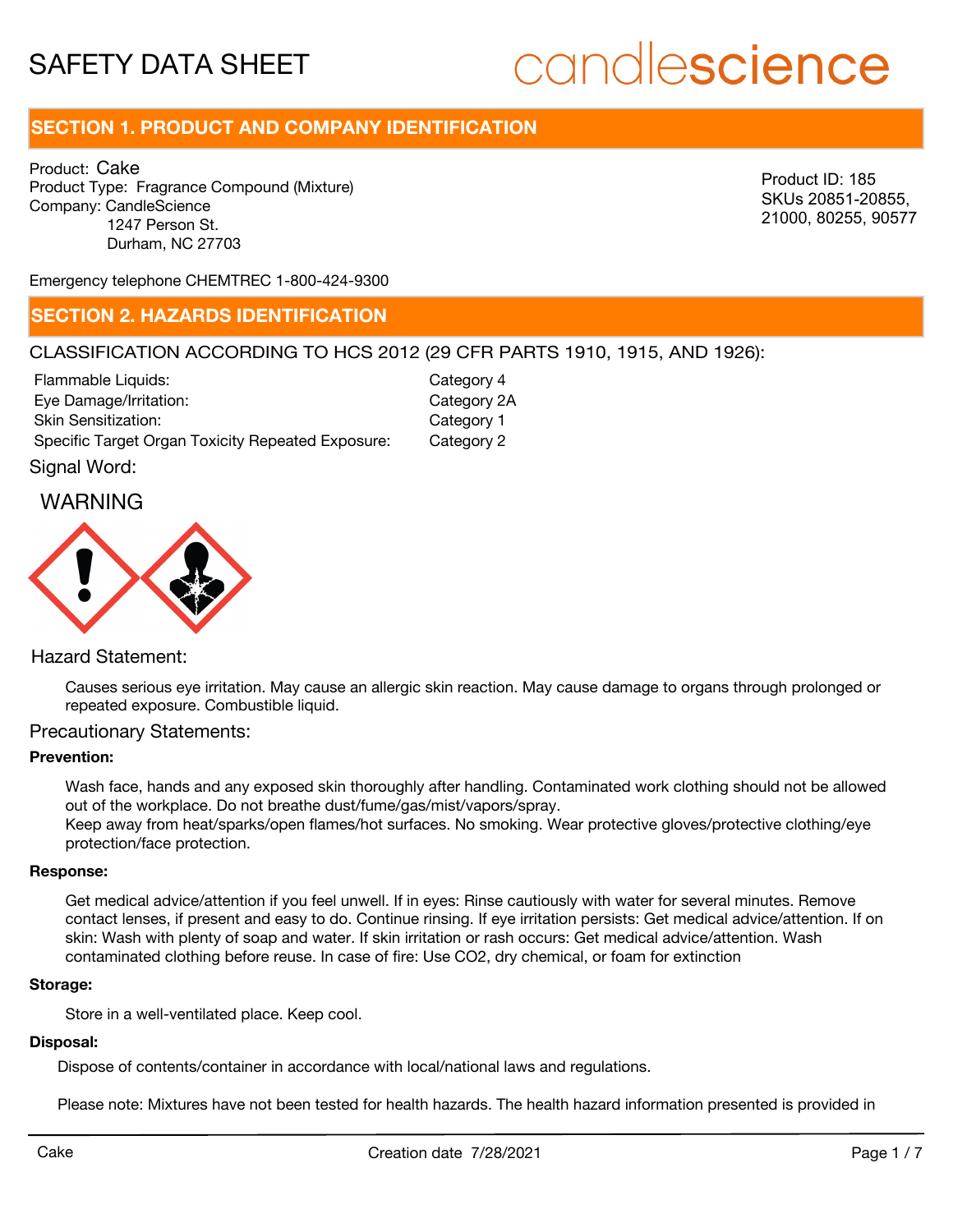# candlescience

accordance with US 29 CFR 1910.1200 and is based on the testing of individual components which have been shown to cause or may cause these health effects when tested at higher concentrations or at full strength.

## **SECTION 3. COMPOSITION/INFORMATION ON INGREDIENT**

| Hazardous components                                                   | CAS No.        | Weight %  |
|------------------------------------------------------------------------|----------------|-----------|
| Benzyl benzoate                                                        | $120 - 51 - 4$ | $20 - 30$ |
| 3-Methoxy-3-methyl-1-butanol                                           | 56539-66-3     | $20 - 30$ |
| Ethyl vanillin                                                         | 121-32-4       | $10 - 20$ |
| 1,3,4,6,7,8-Hexahydro-4,6,6,7,8,8-hexamethylcyclopenta[g]-2-benzopyran | 1222-05-5      | $5 - 10$  |
| Acetoin                                                                | 513-86-0       | $1 - 3$   |
| Coumarin                                                               | $91 - 64 - 5$  | $1 - 3$   |
| Ethyl maltol                                                           | 4940-11-8      | $1 - 3$   |
| Piperonal                                                              | 120-57-0       | $1 - 3$   |
| Supravanil                                                             | 2563-07-7      | ≤ 1       |

## **SECTION 4. FIRST AID MEASURES**

#### Inhalation:

Move to fresh air. Call a physician if necessary.

#### Skin contact:

Remove and wash contaminated clothing before re-use. Wash off immediately with plenty of water. If skin irritation persists, call a physician.

#### Eye contact:

Rinse immediately with plenty of water, also under the eyelids, for at least 15 minutes. Call a physician if irritation persists.

#### Ingestion:

Rinse mouth. Give up to one tumbler (half-pint) of milk or water. Consult a physician.

## Most important symptoms:

N/A

Indication of immediate medical attention:

Treat symptomatically.

General information:

When in doubt or if symptoms are observed, get medical advice.

# **SECTION 5. FIREFIGHTING MEASURES**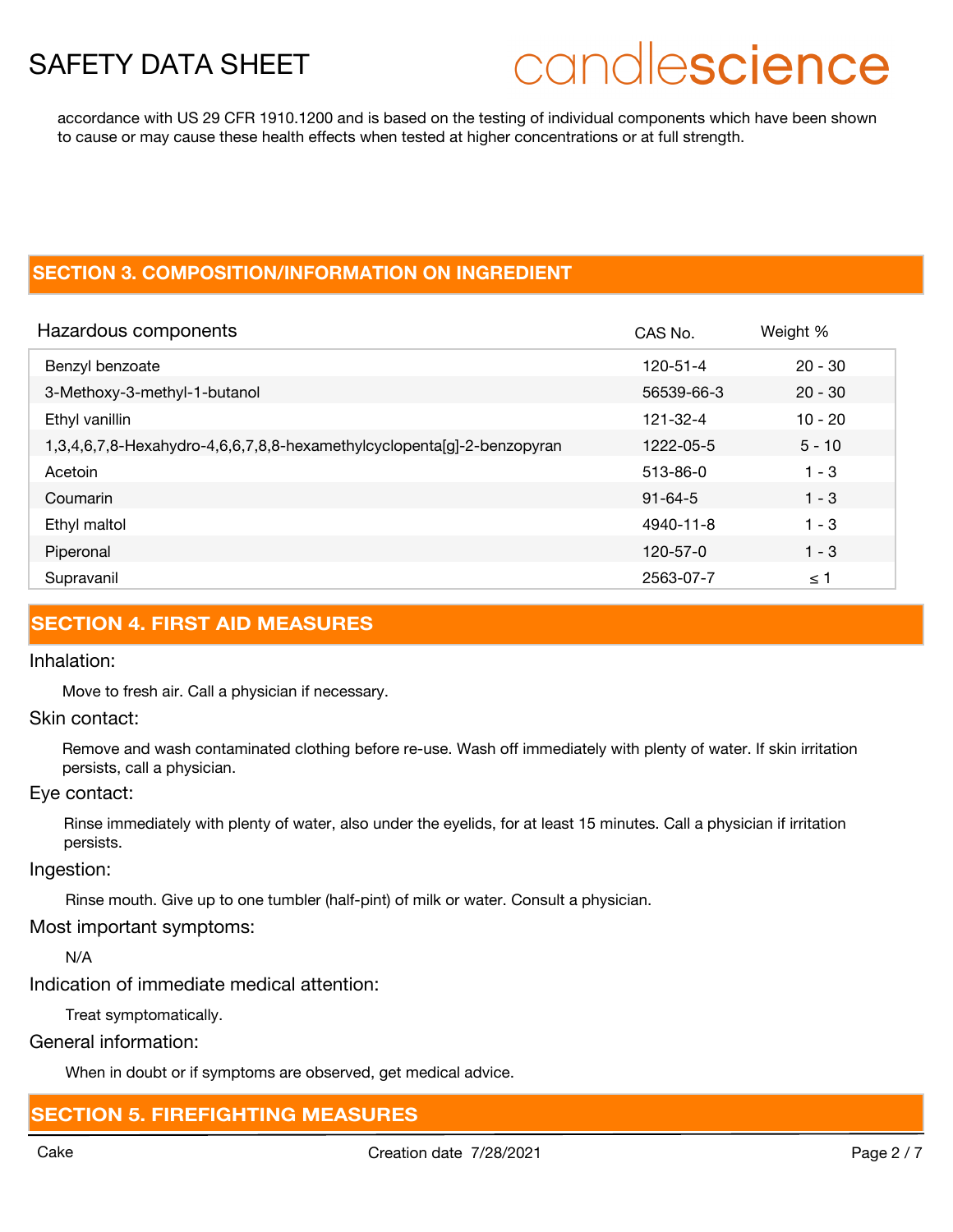# candlescience

Suitable extinguishing media:

Foam, carbon dioxide, or dry chemical.

#### Unsuitable extinguishing media:

Avoid use of water in extinguishing fires.

#### Specific hazards:

During fire, gases hazardous to health may be formed. Do not allow run-off from fire fighting to enter drains or water courses.

#### Special fire fighting procedures:

Wear self-contained breathing apparatus for firefighting. Move containers from fire area if it can be done safely. Use water spray jet to protect personnel and to cool endangered containers.

# **SECTION 6. ACCIDENTAL RELEASE MEASURES**

#### Personal precautions, protective equipment and emergency procedures:

Evacuate personnel to safe areas. Remove all sources of ignition. Ensure adequate ventilation. Keep people away from and upwind of spill/leak. Wear appropriate protective equipment and clothing during clean-up.

#### Environmental precautions:

Do not allow to enter into soil/subsoil. Do not allow to enter into surface water or drains. Dispose of in accordance with local regulations. Local authorities should be advised if significant spillage cannot be contained.

#### Methods and materials for containment and cleaning up:

Soak up with inert absorbent material (e.g. sand, silica gel, vermiculite). Keep in suitable and closed containers for disposal. Clean contaminated floors and objects thoroughly while observing environmental regulations.

# **SECTION 7. HANDLING AND STORAGE**

#### Precautions for safe handling:

Avoid contact with skin and eyes. Avoid prolonged inhalation of vapors. Wash hands and other exposed areas with mild soap and water before eating, drinking or smoking and when leaving work. Handle in accordance with good industrial hygiene and safety practices.

#### Conditions for safe storage, including any incompatibilities:

Store in tightly closed and upright container in a cool, dry, ventilated area. Store away from light, heat, and sources of ianition.

# **SECTION 8. EXPOSURE CONTROLS/PERSONAL PROTECTION**

#### Exposure Guidelines:

## Appropriate Engineering Controls:

## **Ventilation:**

Use engineering controls to maintain airborne levels below exposure limit requirements or guidelines. If there are no applicable exposure limit requirements or guidelines, use only with adequate ventilation. Local exhaust ventilation may be necessary for some operations.

#### Personal Protective Equipment:

#### **Eye protection:**

Ensure that eyewash stations and safety showers are close to the workstation location. Chemical resistant goggles must be worn.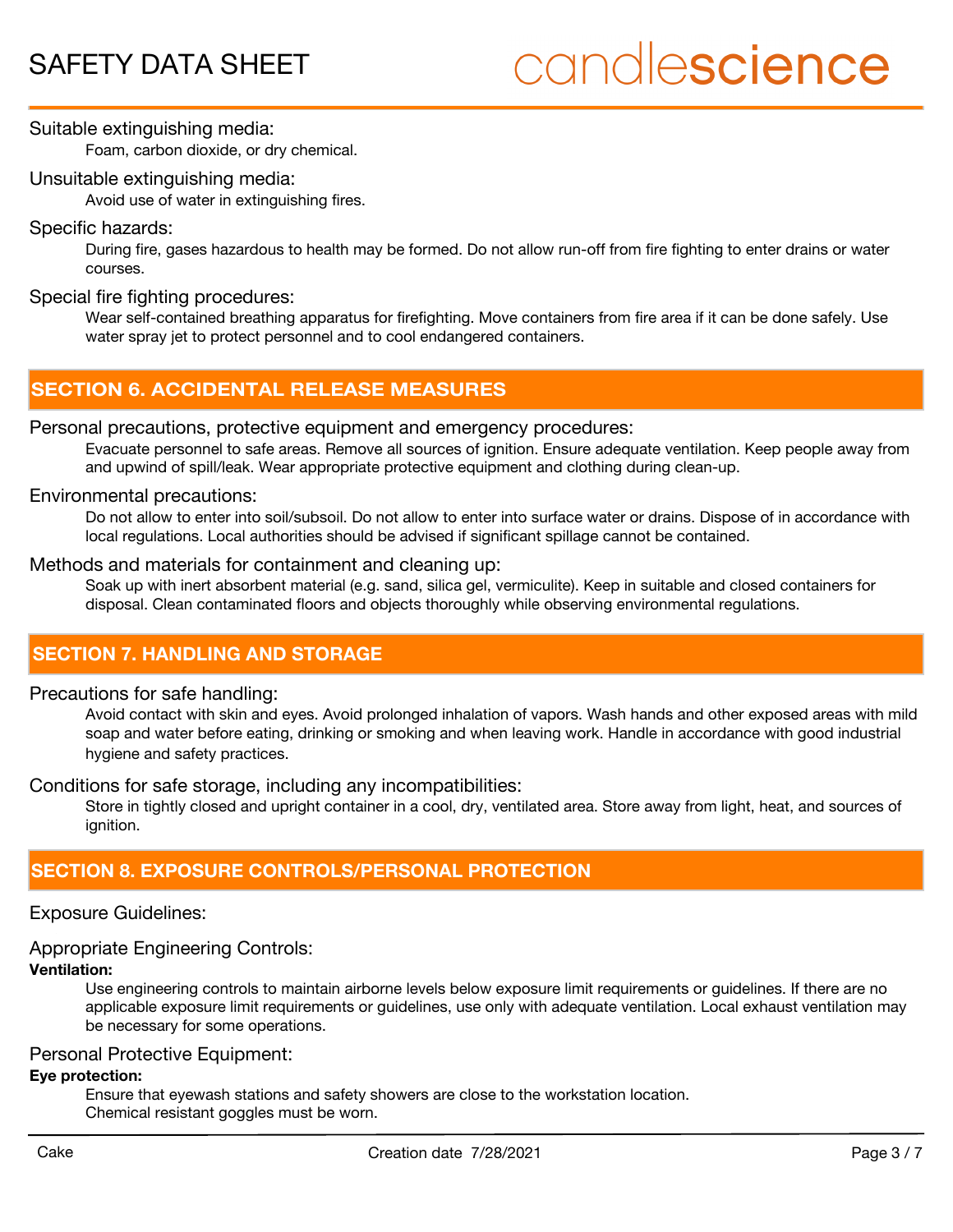# candlescience

#### **Hand protection:**

Wear chemical resistant gloves suitable for this material as determined by a hazard assessment. Gloves should be discarded and replaced if there is any indication of degradation or chemical breakthrough.

#### **Skin and body protection:**

Wear protective clothing suitable for this material as determined by a hazard assessment.

#### **Respiratory protection:**

Respiratory protection should be worn when workplace exposures exceed exposure limit requirements or guidelines. If there are no applicable exposure limits or guidelines, use an approved respirator where there is a potential for adverse effects, including but not limited to respiratory irritation or odor, where indicated or required by the exposure assessment. Selection of air-purifying or positive-pressure supplied air will depend on the results of the exposure assessment which includes an evaluation of the specific operations and the actual or potential airborne concentrations. The type of cartridge or filter to be used must be selected and approved for the chemical, class, or classes of chemicals likely to be encountered in the workplace. For emergency conditions, use an approved positive-pressure self-contained breathing apparatus.

#### **General hygiene considerations:**

Handle in accordance with good industrial hygiene and safety practice. Remove contaminated clothing and protective equipment before entering eating areas. Wash hands before breaks and immediately after handling the product.

### **SECTION 9. PHYSICAL AND CHEMICAL PROPERTIES**

| Liquid                                               |  |  |
|------------------------------------------------------|--|--|
| Light yellow                                         |  |  |
| Characteristic                                       |  |  |
| N/A                                                  |  |  |
| N/A                                                  |  |  |
| N/A                                                  |  |  |
| N/A                                                  |  |  |
| 81.7 °C<br>179<br>$\circ$ F                          |  |  |
| Evaporation Rate (Butyl Acetate = 1): $N/A$          |  |  |
| N/A                                                  |  |  |
| Upper lower flammability or explosive limits:<br>N/A |  |  |
| N/A                                                  |  |  |
| 0.203 mm Hg@20°C estimated                           |  |  |
| 0.9930-1.0130                                        |  |  |
| N/A                                                  |  |  |
| N/A                                                  |  |  |
| Partition coefficient: n-octanol/water:<br>N/A       |  |  |
| N/A                                                  |  |  |
| N/A                                                  |  |  |
|                                                      |  |  |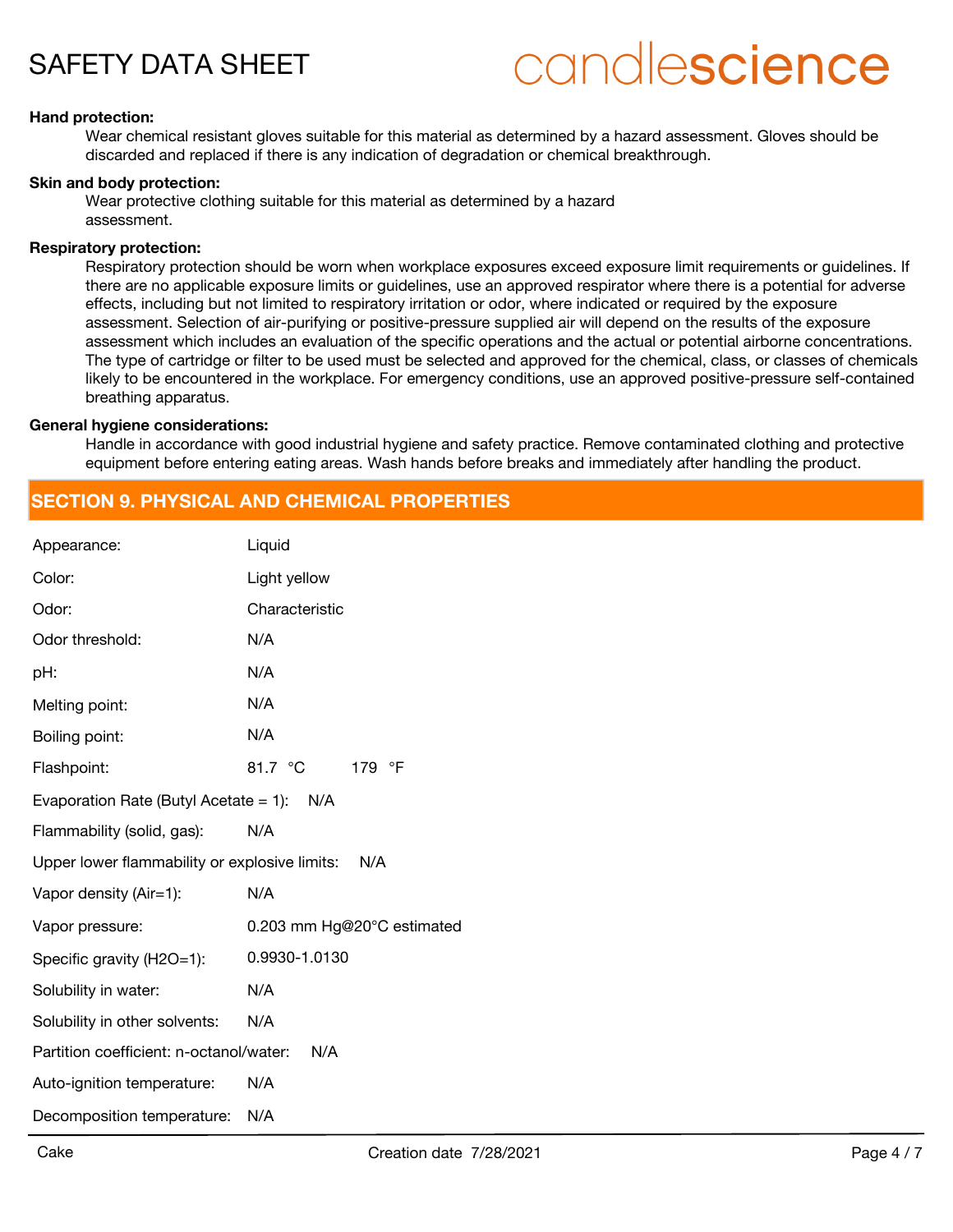# candlescience

| Kinematic viscosity:  | N/A |
|-----------------------|-----|
| Dynamic viscosity:    | N/A |
| Explosive properties: | N/A |
| Oxidizing properties: | N/A |
| Refractive index:     | N/A |

# **SECTION 10. STABILITY AND REACTIVITY**

#### **Chemical stability:**

The product is stable and non-reactive under normal conditions of use, storage and transport.

#### **Possibility of hazardous reactions:**

Material is stable under normal conditions.

#### **Conditions to avoid:**

Heat, flames and sparks. Temperature extremes and direct sunlight.

#### **Incompatible materials:**

Strong oxidizing agents. Strong acids. Strong Bases.

#### **Hazardous decomposition products:**

No hazardous decomposition products are known.

## **SECTION 11. TOXICOLOGICAL INFORMATION**

#### **Acute oral toxicity:**

2745 mg/kg

#### **Acute dermal toxicity:**

6735 mg/kg

#### **Acute inhalation toxicity:**

N/A

#### **Skin corrosion/irritation:**

N/A

**Serious eye damage/eye irritation:**

N/A

**Respiratory or skin sensitization:**

N/A

#### **Mutagenicity:**

N/A

**Reproductive toxicity:**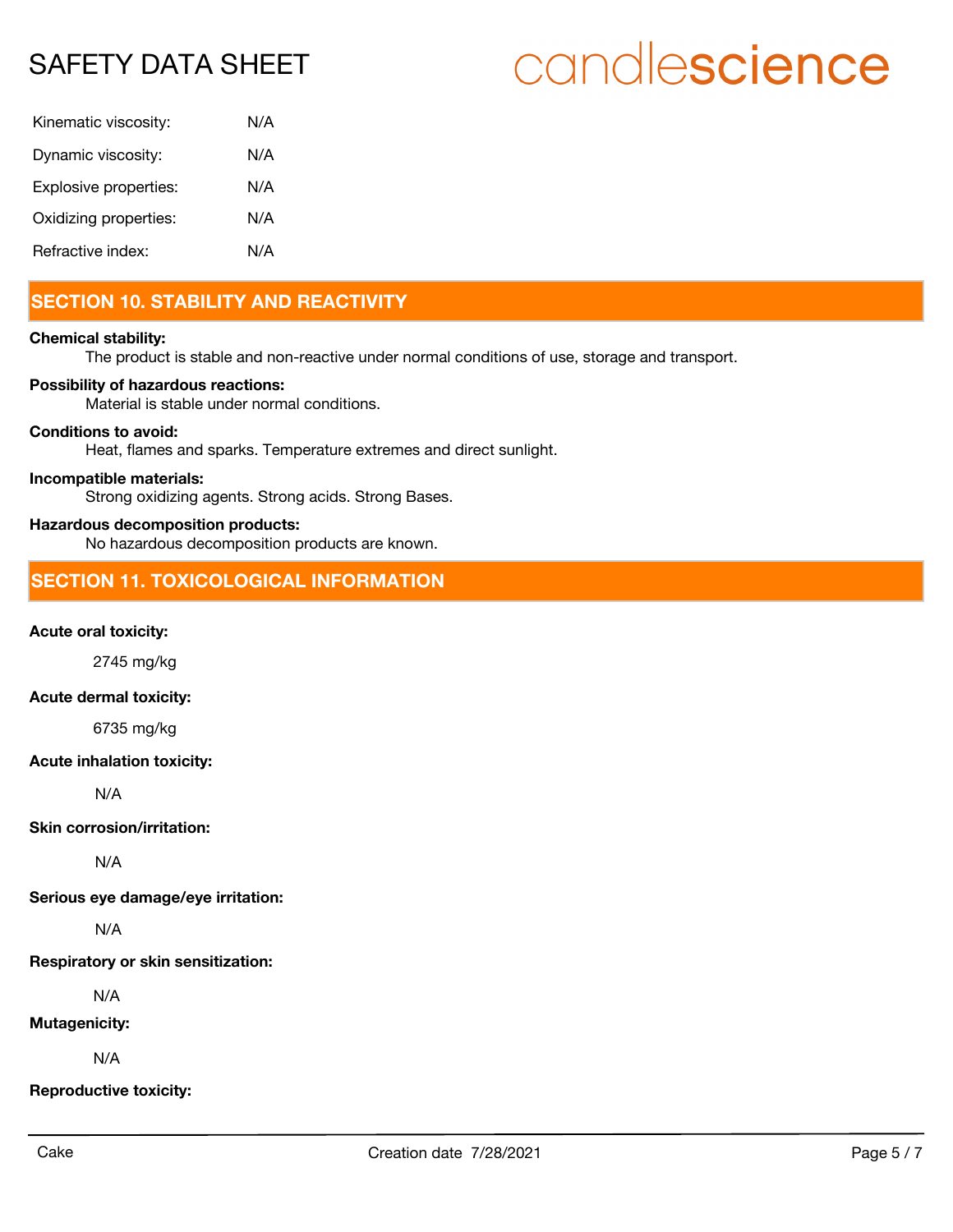# candlescience

N/A

#### **Carcinogenicity:**

This product does not contain any carcinogens or potential carcinogens as listed by OSHA, IARC or NTP.

Please note: Mixtures have not been tested for health hazards. The health hazard information presented is provided in accordance with US 29 CFR 1910.1200 and is based on the testing of individual components which have been shown to cause or may cause these health effects when tested at higher concentrations or at full strength.

# **SECTION 12. ECOLOGICAL INFORMATION**

#### **Ecotoxicity:**

Toxic to aquatic life with long lasting effects.

#### **Persistence and Degradability:**

N/A

#### **Bioaccumulation:**

N/A

#### **Other Adverse Effects:**

N/A

## **SECTION 13. DISPOSAL CONSIDERATIONS**

#### **Disposal instructions:**

Collect and reclaim or dispose in sealed containers at licensed waste disposal site. Do not allow this material to drain into sewers/water supplies. Do not contaminate ponds, waterways or ditches with chemical or used container. Dispose of contents/container in accordance with local/regional/national/international regulations.

#### **Local disposal regulations:**

Dispose in accordance with all applicable regulations.

#### **Hazardous waste code:**

The waste code should be assigned in discussion between the user, the producer and the waste disposal company.

#### **Waste from residues/unused products:**

Dispose of in accordance with local regulations. Empty containers or liners may retain some product residues. This material and its container must be disposed of in a safe manner.

#### **Contaminated packaging:**

Since emptied containers may retain product residue, follow label warnings even after container is emptied. Empty containers should be taken to an approved waste handling site for recycling or disposal.

| <b>SECTION 14. TRANSPORT INFORMATION</b> |                                                                                                                                             |  |
|------------------------------------------|---------------------------------------------------------------------------------------------------------------------------------------------|--|
| <b>IATA UN Number:</b>                   | 3082                                                                                                                                        |  |
| <b>IATA UN Proper Shipping Name:</b>     | Environmentally hazardous substance, liquid, n.o.s. (BENZYL BENZOATE AND<br>1,3,4,6,7,8-Hexahydro-4,6,6,7,8,8-hexamethylindeno[5,6-c]pyran) |  |
| <b>IATA Transport Hazard Class:</b>      | 9                                                                                                                                           |  |
| <b>IATA Packing group:</b>               | Ш                                                                                                                                           |  |
| <b>IATA Environmental Hazards:</b>       | N/A                                                                                                                                         |  |